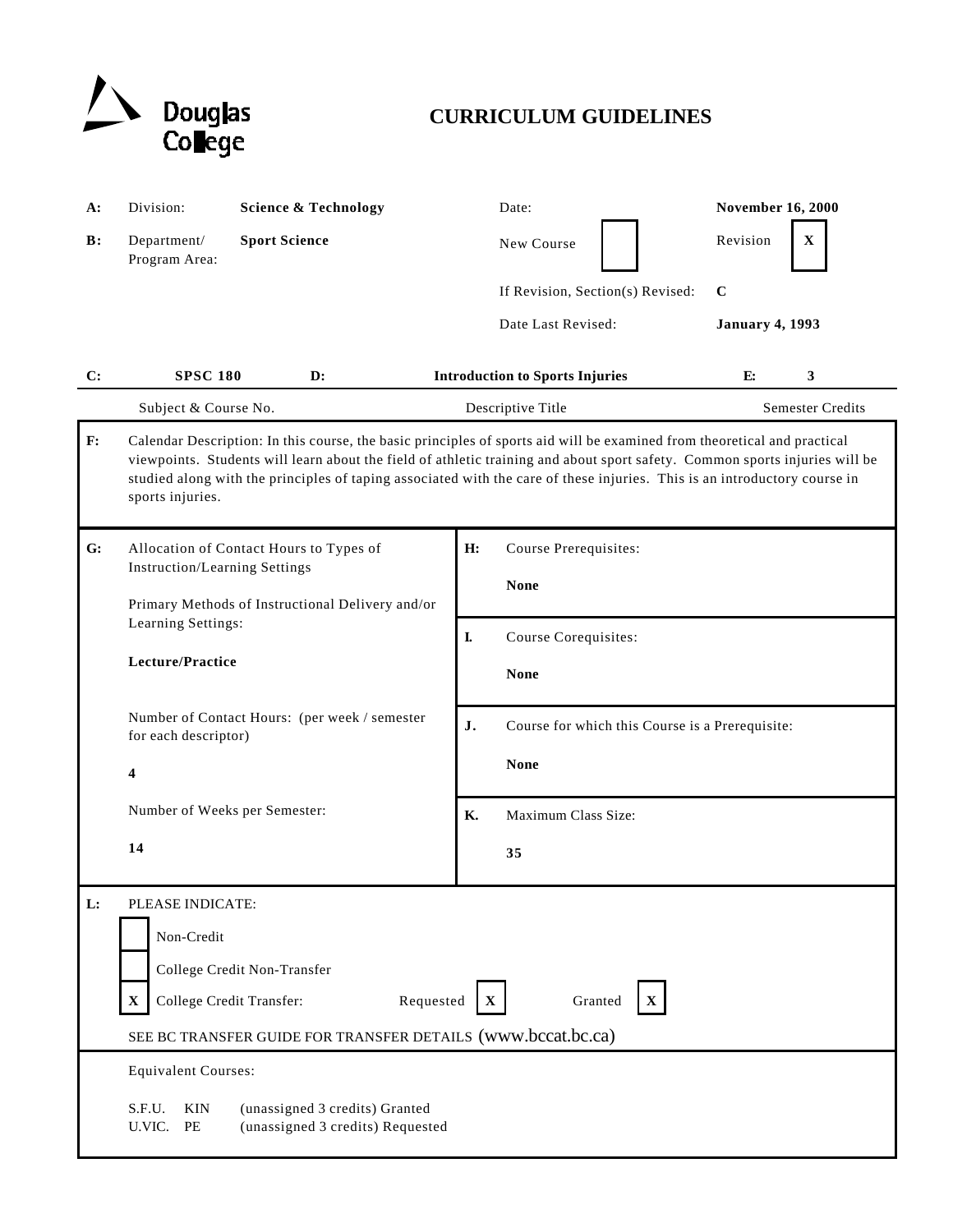**M:** Course Objectives/Learning Outcomes

Upon completion of the course the student will be able to:

- 1. Describe the field of the athletic training
- 2. Describe and demonstrate sports safety principles
- 3. Describe common sports injuries
- 4. Describe the relationship of sport and fitness principles to sports injuries
- 5. Demonstrate basic taping techniques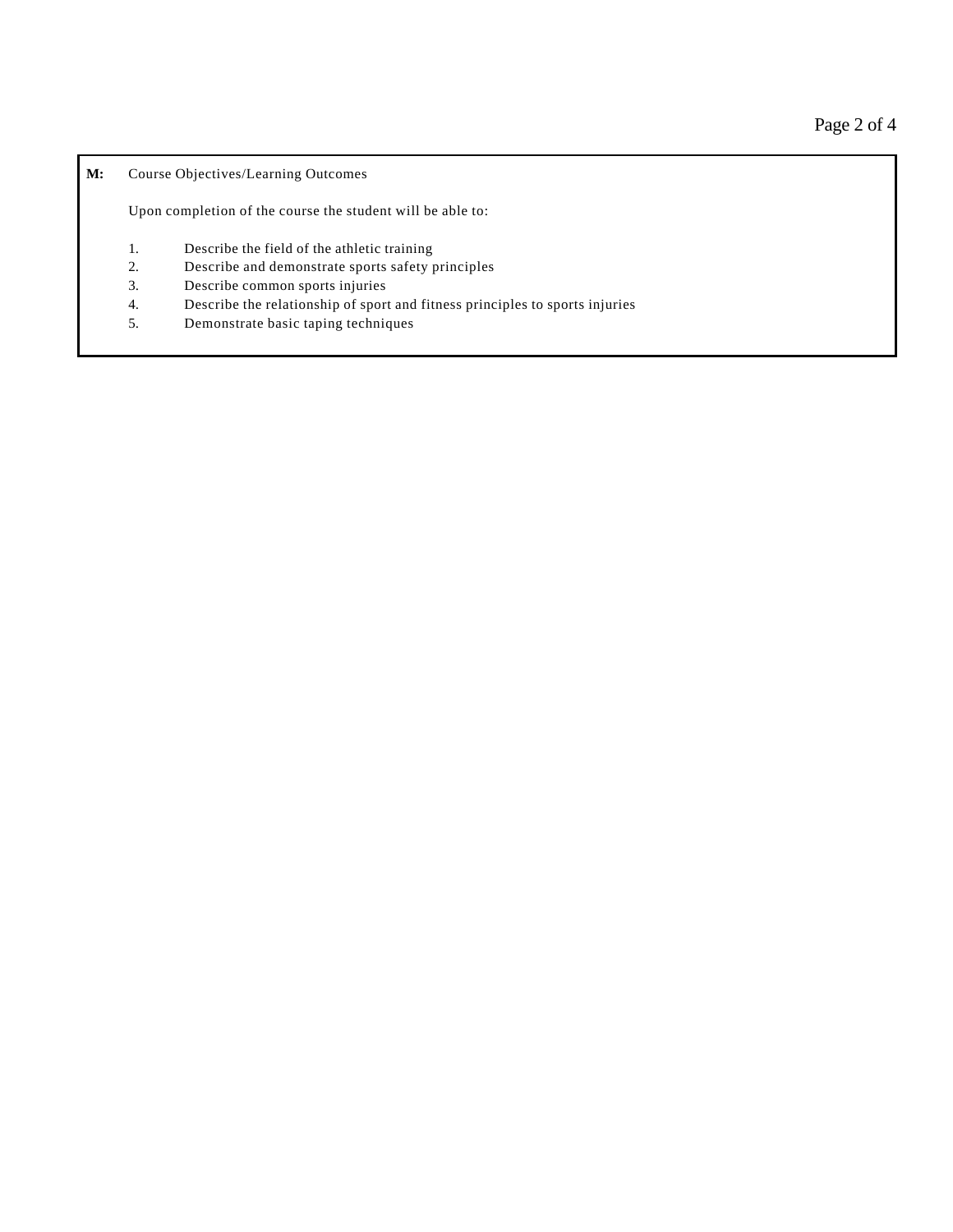## **N:** Course Content

## 1. Athletic Training

The student will:

- 1.1 Describe the role of the athletic trainer
- 1.2 Describe the components fo the athletic training program
- 1.3 Describe the human body as related to sports injuries:
	- 1.3.1 structural factors
	- 1.3.2 functional factors
	- 1.3.3 movement concepts
- 2. Sports Safety Principles

The student will:

- 2.1 Describe the principles of the prevention of sports injuries
- 2.2 Describe emergency sports aid preparation and procedure
- 2.3 Describe and demonstrate the application of standard sports aid:
	- 2.3.1 R.I.C.E. principles
	- 2.3.2 Care of overuse and chronic injuries
- 3. Common Sports Injuries

The student will:

- 3.1 Identify the types of sports injuries
- 3.2 Describe the etiology and pathology of common sports injuries
- 4. The Relationship of Sport and Fitness Principles to Sports Injuries

The student will:

- 4.1 Describe the role of nutrition and drug ingestion within sports injuries
- 4.2 Describe the application of the principles of fitness and training to sports injury prevention and care
- 4.3 Describe the concept of wellness as applied to sports injuries
- 4.4 describe the management of sports injuries
- 5. Basic Taping Techniques

The student will:

- 5.1 Describe and demonstrate the use of basic sports aid supplies
- 5.2 Describe and demonstrate functional taping principles:
	- 5.2.1 biomechanical factors
	- 5.2.2 procedures
	- 5.2.3 technique

## **O:** Methods of Instruction

Lecture Discussion groups and group projects Practical applications and experiences Field observation Guest presenters Technology assisted learning